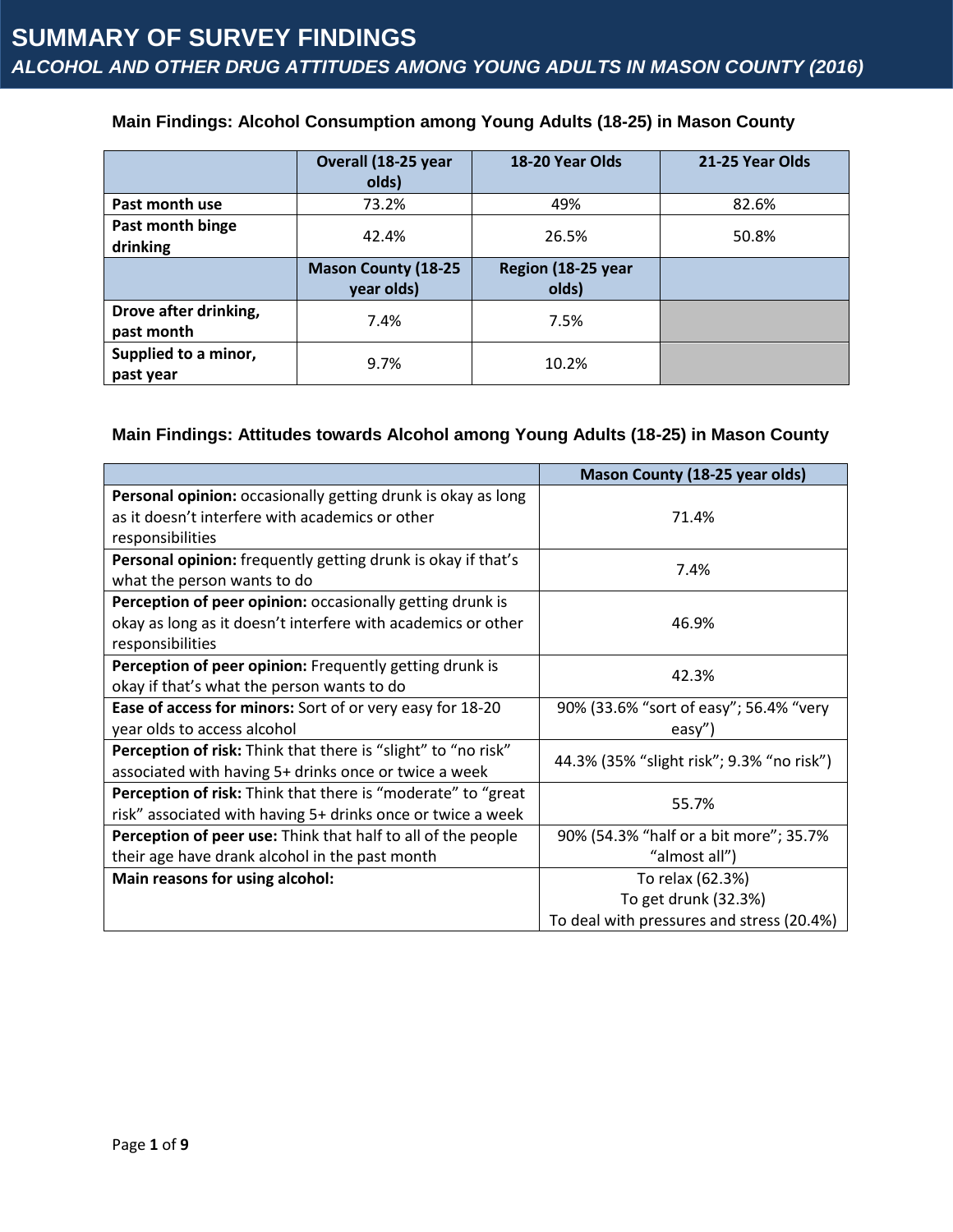### **Main Findings: Marijuana use among Young Adults (18-25) in Mason County**

|                                            | Overall (18-25 year<br>olds) | 18-20 year olds       | 21-25 year olds |
|--------------------------------------------|------------------------------|-----------------------|-----------------|
| Never used marijuana                       | 36.3%                        | 44.9%                 | 32.8%           |
| Past month use                             | 29.2%                        | 32.7%                 | 27.9%           |
|                                            | <b>Mason County (18-25)</b>  | <b>Region (18-25)</b> |                 |
| Drove after using<br>marijuana, past month | 14.3%                        | 12.2%                 |                 |
| <b>Have medical</b><br>marijuana card      | 12.1%                        | 10.5%                 |                 |

### **Main Findings: Marijuana Attitudes among Young Adults (18-25) in Mason County**

|                                                               | <b>Mason County (18-25)</b>               |  |
|---------------------------------------------------------------|-------------------------------------------|--|
| Ease of access: Sort of or very easy to obtain marijuana      | 87.1%                                     |  |
| without a card                                                |                                           |  |
| Perception of risk: There is "no" or "slight risk" associated | 81.4%                                     |  |
| with using marijuana once or twice a week                     |                                           |  |
| Perception of peer use: Think that half to all of the people  | 67.2%                                     |  |
| their age have used marijuana in the past month               |                                           |  |
| Main reasons for using marijuana:                             | To relax (38.9%)                          |  |
|                                                               | To get high (27.5%)                       |  |
|                                                               | To deal with pressures and stress (25.1%) |  |

# **Main Findings: Prescription Drug Misuse among Young Adults (18-25) in Mason County**

|                                                                                                                                                                | Overall (18-25<br>year olds) | 18-20 year olds | 21-25 year olds |
|----------------------------------------------------------------------------------------------------------------------------------------------------------------|------------------------------|-----------------|-----------------|
| Have used at least one of these<br>medications without a prescription in<br>the past year (pain medication;<br>sedatives; stimulants; sleeping<br>medications) | 25.9%                        | 20%             | 28.3%           |
| Have used a pain medication without a<br>Rx in the past month (e.g. OxyContin)                                                                                 | 9.4%                         | 8.9%            | 9.6%            |
| Have used a sedative without a Rx in<br>the past month (e.g. Xanax)                                                                                            | 5.7%                         | 2.2%            | 7%              |
| Have used a stimulant without a Rx in<br>the past month (e.g. Ritalin)                                                                                         | 11.9%                        | 8.9%            | 13.2%           |
| Have used a sleeping medication<br>without a Rx in the past month (e.g.<br>Ambien)                                                                             | 1.9%                         | 0%              | 2.7%            |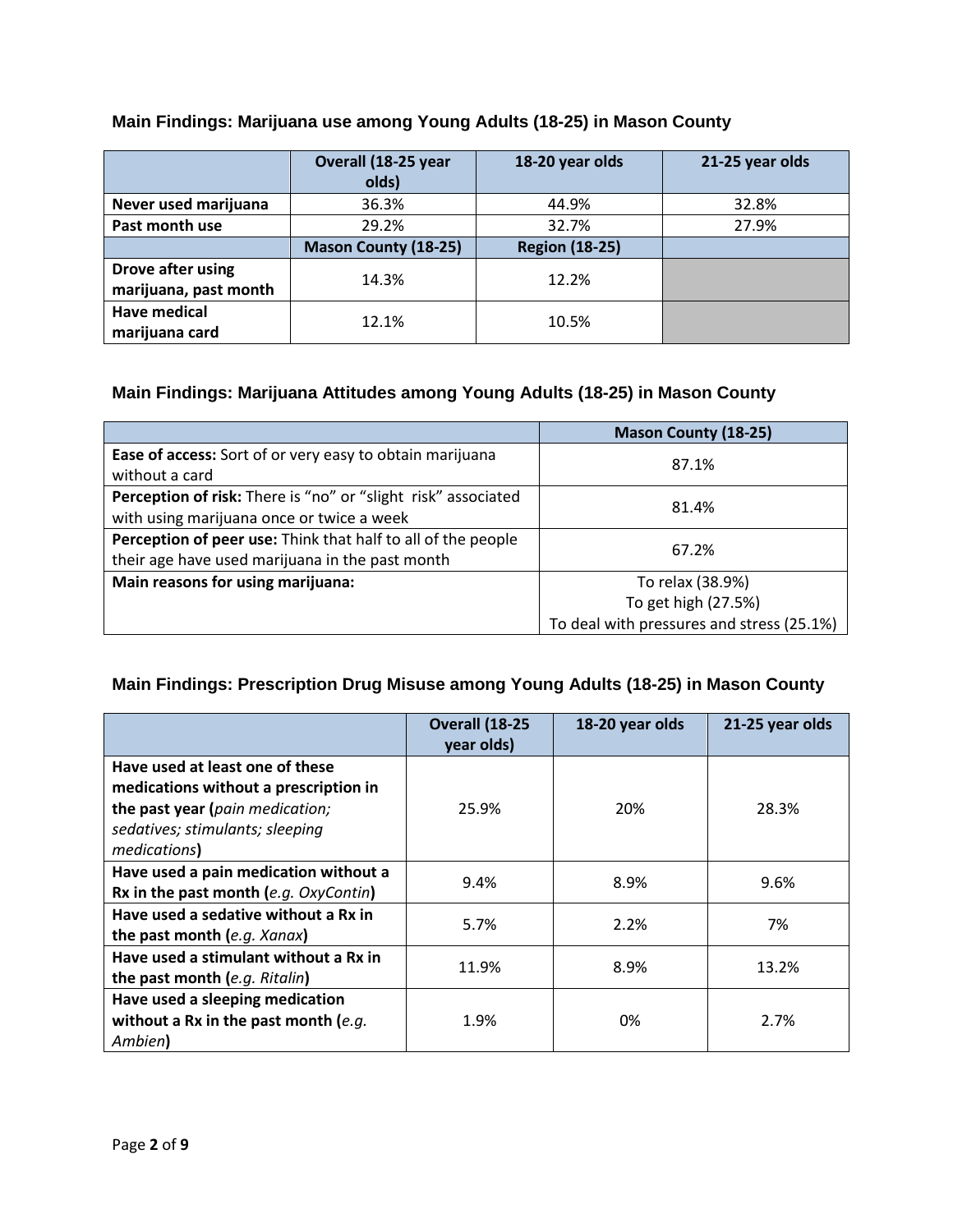**Main Findings: Prescription Drug Misuse among Young Adults (18-25) in Mason County, cont.**

|                                                             | Mason County (18-25 year olds) |
|-------------------------------------------------------------|--------------------------------|
| Have taken a pain medication that was prescribed but at a   |                                |
| higher dosage or for different reasons than prescribed      | 11.9%                          |
| (e.g. OxyContin)                                            |                                |
| Have taken a sedative/anxiety medication that was           |                                |
| prescribed, but at a higher dosage or for different reasons | 6.9%                           |
| than prescribed (e.g. Valium)                               |                                |
| Have taken a stimulant medication that was prescribed       |                                |
| but at higher dosage or for different reasons than          | 8.1%                           |
| prescribed (e.g. Ritalin)                                   |                                |
| Have taken a sleeping medication that was prescribed but    |                                |
| at higher dosage or for different reasons than prescribed   | 1.3%                           |
| $(e.q.$ Ambien $)$                                          |                                |

# **Main Findings: Attitudes towards Prescription Drug Misuse among Young Adults (18-25) in Mason County**

|                                                       | <b>Mason County (18-25)</b>                         |  |
|-------------------------------------------------------|-----------------------------------------------------|--|
| Ease of Access: Think that it is "sort of" or "very   |                                                     |  |
| easy" for people their age in Mason County to         | 67.6% (40.3% "sort of easy"; 27.3% "very easy")     |  |
| obtain prescription pain relievers without having a   |                                                     |  |
| prescription                                          |                                                     |  |
| Perception of risk: Think that there is "no" to       |                                                     |  |
| "slight" risk associated with occasionally using pain | 16.4% (14.3% "slight risk"; 2.1% "no risk")         |  |
| relievers that were not prescribed to them            |                                                     |  |
| Perception of risk: Think that there is "moderate"    |                                                     |  |
| to "great" risk associated with occasionally using    | 83.5% (36.4% "moderate risk"; 47.1% "great risk")   |  |
| pain relievers that were not prescribed to them       |                                                     |  |
| Perception of risk: Think that there is "no" to       |                                                     |  |
| "slight" risk associated with using prescription pain | 24.3% (4.3% "no risk"; 20% "slight risk")           |  |
| relievers that were prescribed to them, but at        |                                                     |  |
| higher doses than prescribed                          |                                                     |  |
| Perception of risk: Think that there is "moderate"    |                                                     |  |
| to "great risk" associated with using prescription    | 75.8% (32.9% "moderate risk"; 42.9% "great risk")   |  |
| pain relievers that were prescribed to them, but at   |                                                     |  |
| higher doses than prescribed                          |                                                     |  |
| Perception of peer use: Think that half or more of    | 49.3% (33.6% "half or a bit less"; 15.7% "half or a |  |
| the people their age have used prescription drugs     | bit more")                                          |  |
| without a Rx in the past month                        |                                                     |  |
| Risk factors: Think that it is okay to take a         |                                                     |  |
| medication without a Rx to deal with injury or pain   | 21.6%                                               |  |
| as long as they're not doing it to get high           |                                                     |  |
| Risk factors: Think that it is okay to take a larger  | 6.0%                                                |  |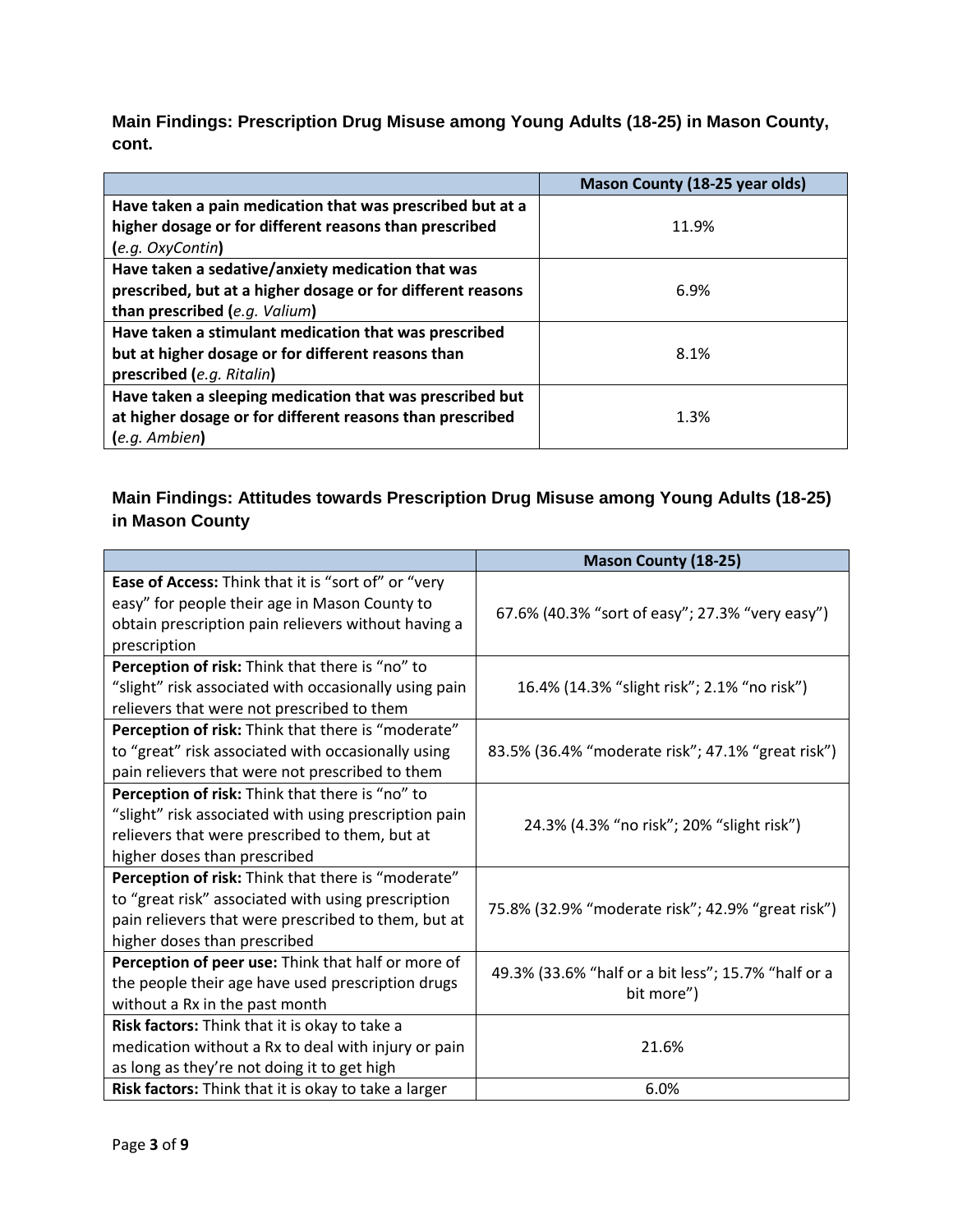| dosage than they were prescribed as long as they          |                                           |  |
|-----------------------------------------------------------|-------------------------------------------|--|
| are not doing it to get high                              |                                           |  |
| Risk factors: Think that it is okay to use to treat       |                                           |  |
| symptoms similar to the person for whom the Dr            | 13.2%                                     |  |
| wrote the Rx for                                          |                                           |  |
| <b>Risk factors:</b> Think that it is okay to use to help | 11.4%                                     |  |
| them study or to take a test (without Rx)                 |                                           |  |
| Risks associated with misusing Rx drugs:                  | Overdosing (81.4%)                        |  |
|                                                           | Endangering health (74.9%)                |  |
|                                                           | Becoming addicted (78.4%)                 |  |
|                                                           | Getting into trouble with the law (72.5%) |  |
|                                                           | Compromising future (66.5%)               |  |

# **Main Findings: Heroin and Synthetic Drug use among Young Adults (18-25) in Mason County**

|                                                                                  | Overall (18-25 year<br>olds) | 18-20 year olds                      | 21-25 year olds                      |
|----------------------------------------------------------------------------------|------------------------------|--------------------------------------|--------------------------------------|
| Any heroin use (past<br>month, past year, more<br>than year ago)                 | 6.3%                         | 2.2%                                 | 8.1%<br>(3.6% within past<br>month)  |
| Any synthetic<br>marijuana use (past<br>month, past year, more<br>than year ago) | 19.8%                        | 13.7%<br>(2.3% within past<br>month) | 22.2%                                |
| Any bath salt use (past<br>month, past year, more<br>than year ago)              | 4%                           | 2.3%                                 | 4.5%                                 |
| Any MDMA use (past<br>month, past year, more<br>than year ago)                   | 19.4%                        | 17.1%                                | 20.1%<br>(6.4% within past<br>month) |

# **Main Findings: Attitudes towards Heroin and Synthetic Drug Use among Young Adults (18-25) in Mason County:**

| <b>Heroin Use &amp; Perception Factors</b>                | <b>Mason County (18-25)</b> |  |
|-----------------------------------------------------------|-----------------------------|--|
| Ease of access: Think it is "sort of" or "very easy"      | 40.8%                       |  |
| for someone their age to obtain heroin in Mason           |                             |  |
| County                                                    |                             |  |
| <b>Perception of risk:</b> Think that there is "moderate" | 97.1%                       |  |
| or "great risk" associated with using heroin              | (2.9% "no risk")            |  |
| <b>Bath Salts Use &amp; Perception Factors</b>            | <b>Mason County (18-25)</b> |  |
| Ease of access: Think it is "sort of" or "very easy"      |                             |  |
| for someone their age to obtain bath salts in             | 32.8%                       |  |
| <b>Mason County</b>                                       |                             |  |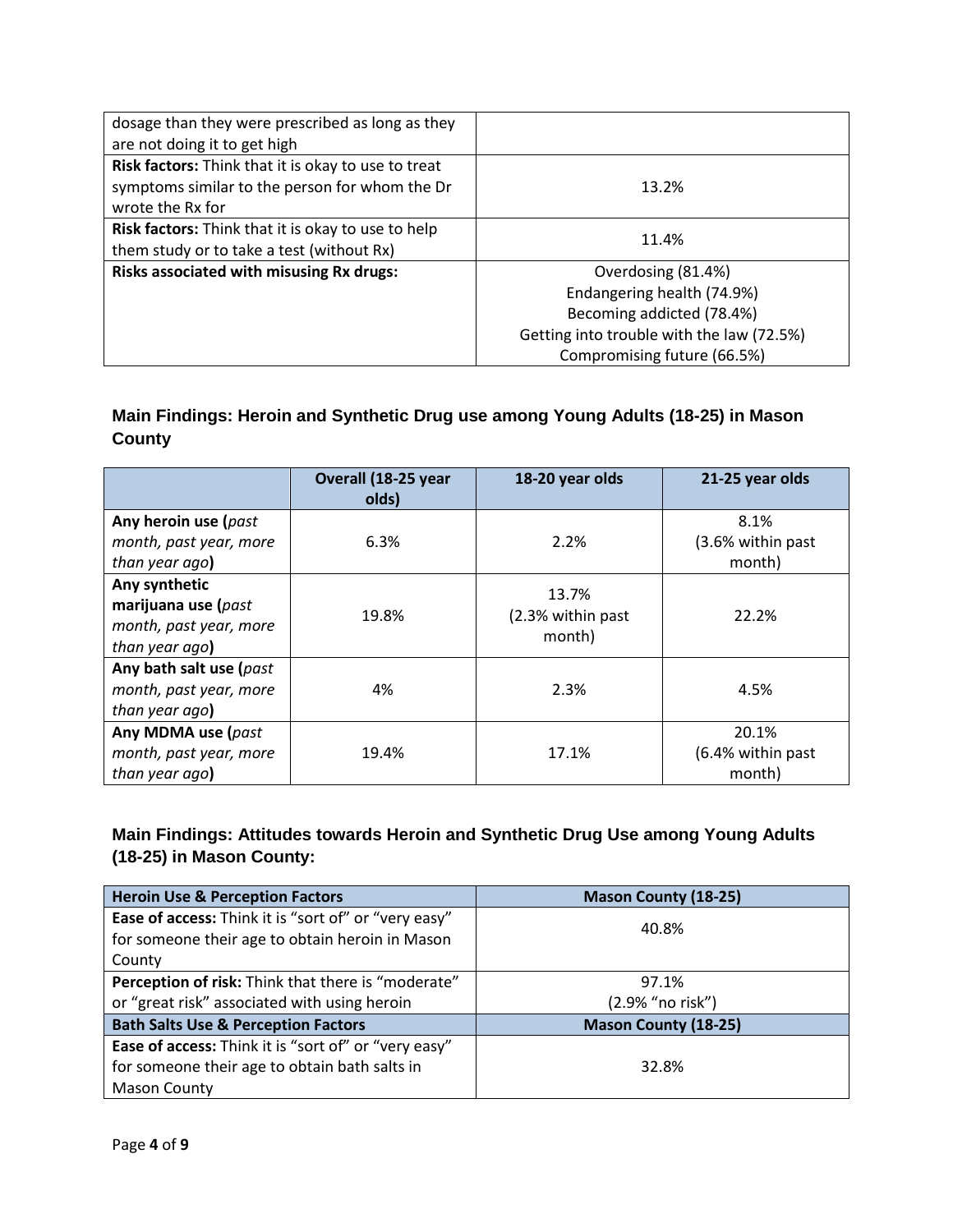| <b>Perception of risk:</b> Think that there is "moderate"<br>or "great risk" associated with using bath salts | 95.7%                                    |
|---------------------------------------------------------------------------------------------------------------|------------------------------------------|
| <b>MDMA Use &amp; Perception Factors</b>                                                                      | <b>Mason County (18-25)</b>              |
| <b>Ease of access:</b> Think it is "sort of" or "very easy"                                                   |                                          |
| for someone their age to obtain MDMA in Mason                                                                 | 47.2%                                    |
| County                                                                                                        |                                          |
| <b>Perception of risk:</b> Think that there is "moderate"                                                     | 78.6%                                    |
| or "great risk" associated with using MDMA                                                                    | (In other words21.4% think that there is |
|                                                                                                               | "no" or "slight risk" to using MDMA)     |
| <b>Reasons for using MDMA:</b>                                                                                | To get high (31.6%)                      |
|                                                                                                               | To experiment/see what it's like (26.3%) |
| <b>Synthetic Marijuana Use &amp; Perception Factors</b>                                                       | <b>Mason County (18-25)</b>              |
| Ease of access: Think that it is "sort of" or "very                                                           | 61.5%                                    |
| easy" for someone their age to obtain synthetic                                                               |                                          |
| marijuana in Mason County                                                                                     | (28.6% "very easy")                      |
| Perception of risk: Think that there is "moderate"                                                            | 84.3%                                    |
| or "great risk" associated with using synthetic                                                               |                                          |
| marijuana                                                                                                     |                                          |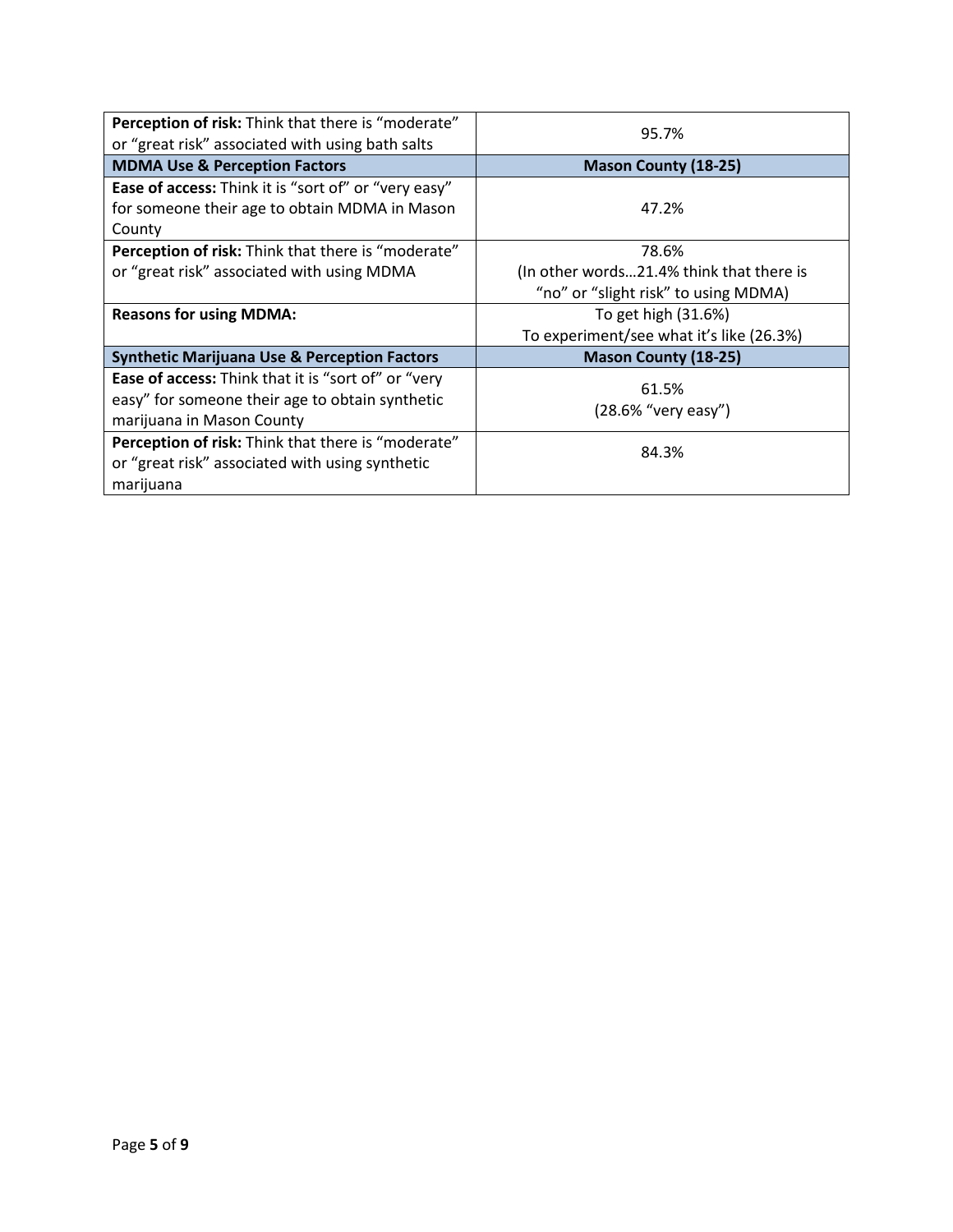### **Alcohol Use & Perceptions among Teens & Young Adults (18-25) in Mason County**

**Alcohol use and binge drinking are common among young adults in Mason County.** 

- Overall, 73.2% of young adults reported drinking alcohol within the past month, and 42% had binge drank in the past month
	- o 49% of **18-20 year olds** in Mason County reported drinking alcohol within the past month
	- o 26.5% of **18-20 year olds** in Mason County had binge drank in the past month

**Alcohol use poses both legal and safety issues for young adults in Mason County.** 

- Close to **10%** of those surveyed had provided alcohol to a minor within the last year
- **7.4%** had driven a vehicle after having too much to drink in the past month
- The local hospital reports that alcohol-related accidents, injuries, and poisonings are somewhat common among teens and young adults (Stakeholder Interviews, 2016)

**Young adults in Mason County think that drinking alcohol is normal among their peers and is easy for minors to access**

- Almost half (**46.5%)** of high school students reported drinking alcohol at least once and **1 in 5** reported drinking alcohol before age 13 (MiPHY, 2014)
- **71.4%** of young adults feel that it is okay to occasionally get drunk, as long as it doesn't interfere with academics or other obligations
- **90%** stated that alcohol is "sort of" or "very easy" for minors in their community to access
- **44.3%** think that binge drinking once or twice a week has "no risk" or is only slightly risky
- **90%** stated that they think half to all of the people their age have drank in the past month
- **42.3%** believe that their *peers* think it's okay to frequently get drunk if that's what the person wants to do
	- $\circ$  ....while in reality, only 7.4% on young adults surveyed stated that they felt this way

#### **Young adults in Mason County drink to….**

- Relax (62.3%)
- $\bullet$  Get drunk (32.3%)
- Deal with pressures and stress (20.4%)

#### **Teens in Mason County drink to…**

- Fit in (100%)
- Relieve stress (73%)
- Deal with feelings of anxiety or depression (67%)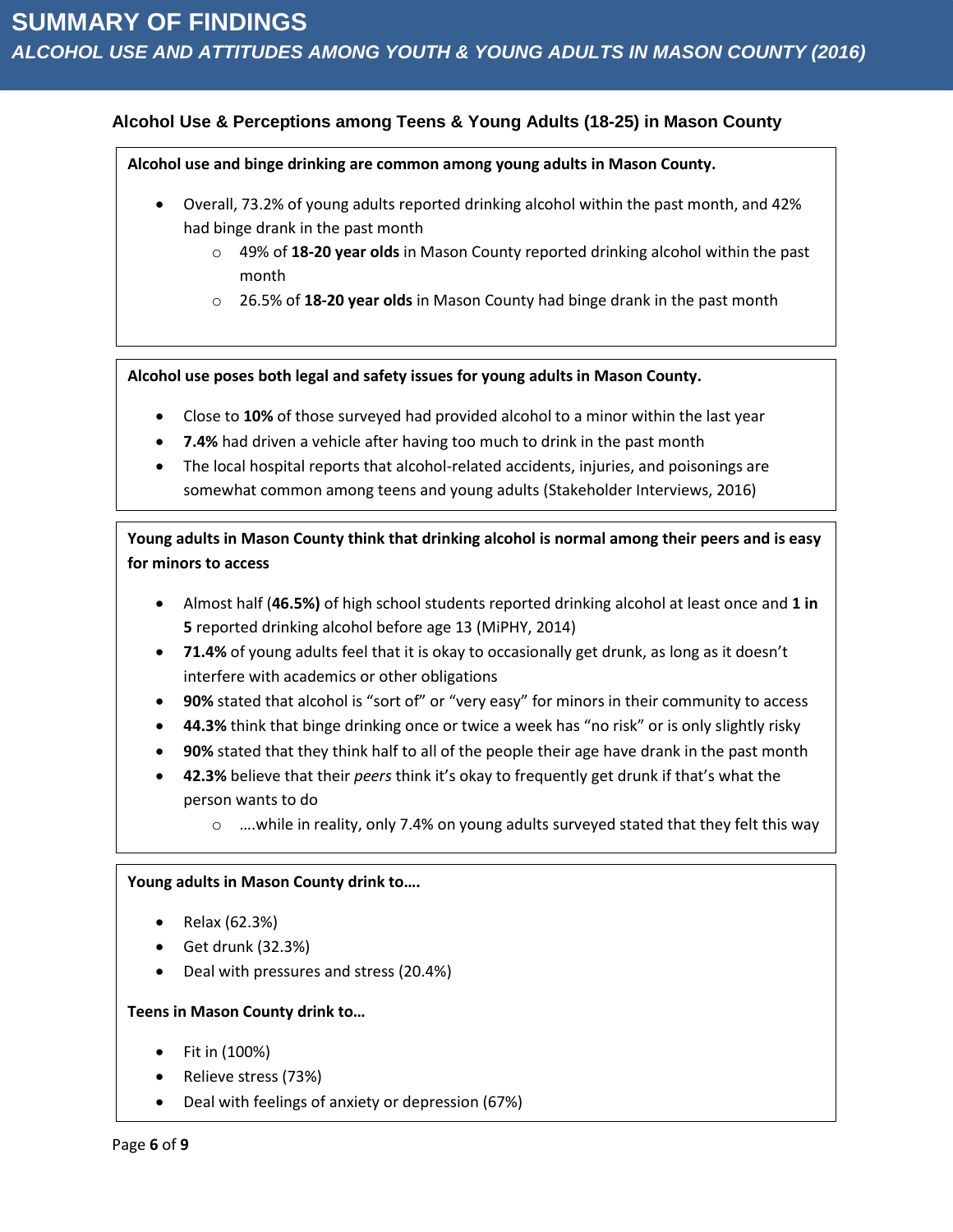### **Marijuana Use & Perceptions among Teens & Young Adults (18-25) in Mason County:**

#### **Marijuana use is common among young adults and teens in Mason County:**

- Overall**, 29.2%** of young adults (18-25) in Mason County report using marijuana within the past month
	- o **32.7%** of 18-20 year olds report using marijuana in the past month
	- o **27.9%** of 21-25 year olds report using marijuana in the past month
- 12% of young adults (18-25) have a medical marijuana card
- **1 out of 3** 9<sup>th</sup> graders have used marijuana and 40% of 11<sup>th</sup> graders reported having ever used marijuana (MiPHY, 2014)
- The average age for first time use of marijuana in Mason and Lake Counties is **12.9** (MiPHY, 2014)
- Local employers have difficulty hiring qualified staff who cannot pass a pre-employment drug screen due to marijuana use (Stakeholder Interviews, 2016)

#### **Marijuana use presents safety and health concerns for the community:**

- **1 out of 7** young adults (18-25) reported that they drove after using marijuana within the past month
- Employers reported that they have concerns for the safety of their staff who have medical marijuana cards and drive to/from work and/or operate machinery (Stakeholder Interviews, 2016)
- Staff at Spectrum Hospital report that many women who give birth in Mason County test positive for marijuana; many babies subsequently test positive as well (Stakeholder Interviews, 2016)

#### **Marijuana is easy to access in Mason County:**

- **87.1%** of young adults (18-25) report that marijuana is easy to get without a medical marijuana card (Young Adult Survey, 2016)
- Almost half (**44.8%)** of high schoolers reported that it would be "sort of" or "very easy" to get marijuana (MiPHY, 2014); most of the teens who participated in focus groups stated that marijuana is very popular/the most common drug used by teens (Teen Focus Groups, 2016)

### **There is a low perception of risk associated with marijuana use among teens and young adults:**

 **81.4%** of young adults and **62.4%** of high schoolers report that there is no risk or only a "slight risk" to using marijuana regularly (Young Adult Survey, 2016; MiPHY, 2014)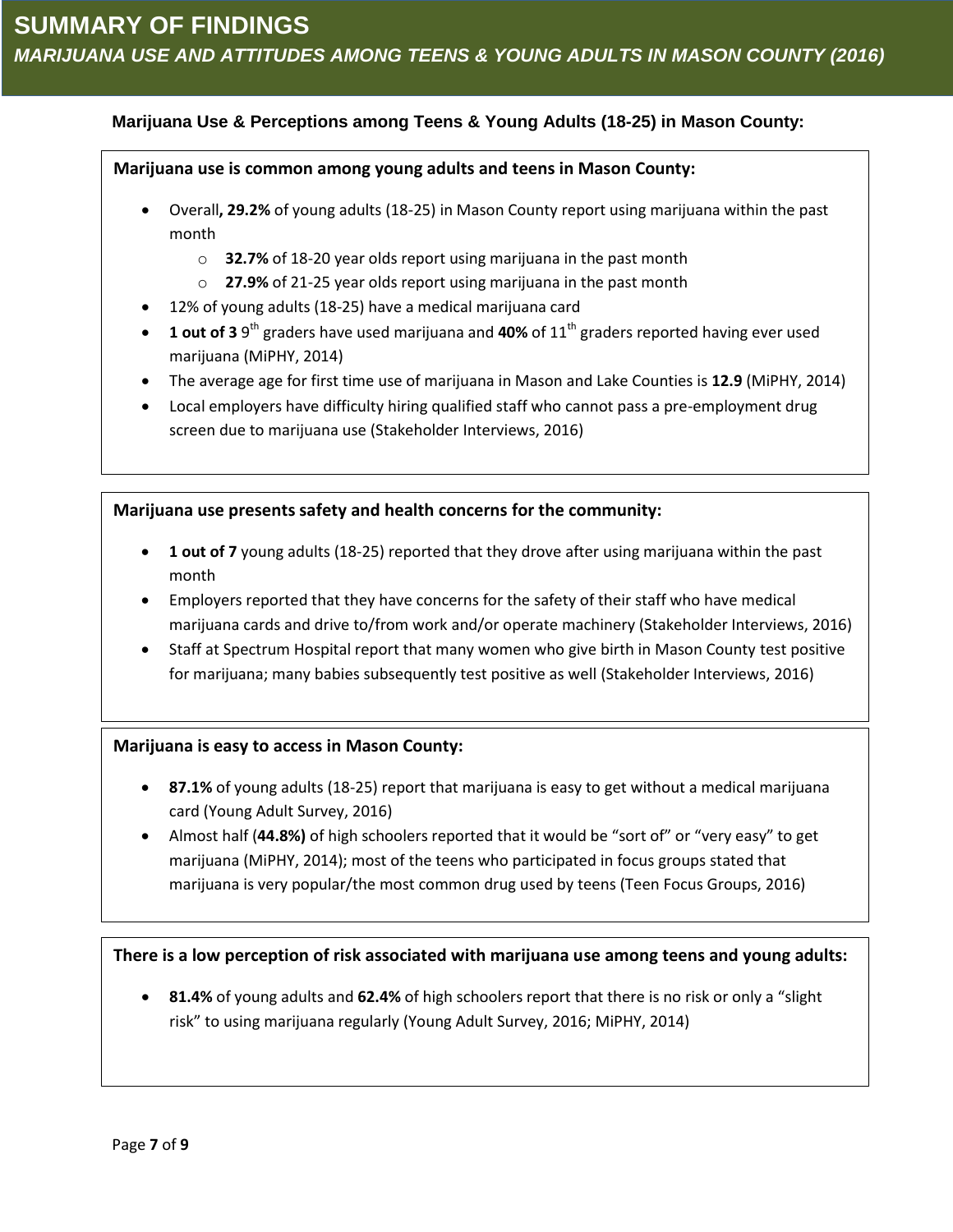# **Prescription Drug Misuse & Perceptions among Teens & Young Adults (18-25) in Mason County**

### **Misuse of prescription medications is fairly common among young adults in Mason County:**

- **1 in 4** young adults in Mason County (18-25) have misused a medication that was not prescribed to them within the past year (pain reliever, sedative, stimulant, or sleeping medication)
	- o **20%** of 18-20 year olds and **28.3%** of 21-25 year olds (Young Adult Survey, 2016)
- The most commonly misused medications by young adults in Mason County are stimulants such as Adderall or Ritalin: **12%** of all young adults surveyed had used a stimulant that was not prescribed within the past month; **9%** of 18-20 year olds and **13.2%** of 21-25 year olds
	- $\circ$  The second most commonly abused medication among young adults is pain relievers, such as OxyContin**: 9.4%** of young adults have used a pain reliever that was not prescribed to them in the past month; **8.9%** of 18-20 year olds and **9.6%** of 21-25 year olds

**There is a low perception of risk associated with misusing prescription medications:**

- **12%** of young adults have misused a medication that was prescribed to them, by taking them at higher doses or for different reasons than prescribed
- Nearly **1 in 4** young adults think that there is "no risk" or only a "slight risk" to misusing a prescription pain reliever by taking more than was prescribed to them
- **21.6%** of young adults think that it is okay to take a pain reliever that was not prescribed to them to deal with an injury or pain, as long as you're not using it to get high
	- o …and yet: Most young adults know that misusing medications can lead to overdose (**81.4%),** addiction (**78.4%),** and health risks (**74.9%)**

#### **Prescription medications, such as pain relievers, are easy to access:**

- **Two-thirds** of young adults report that it would be easy to get a pain reliever without a prescription
- Between 2009 and 2015, there was a **35% increase** in prescriptions written for opiates in Mason County while the population remained stable  $($
- Local healthcare professionals state that prescriptions are readily accessible due to over-prescribing practices by certain physicians and a lack of proper disposal/maintenance of prescriptions within homes (Stakeholder Interviews, 2016).
- 391 households participated in Hazardous Waste Day this year. A total of 240 lbs of pharmaceutical substances, as well as 3,309 pills (70% of which were narcotics) were disposed of. Many community members who participated in Household Hazardous Waste Day in Mason County were not aware of local disposal locations for unused/expired prescription medications (Household Hazardous Waste Day, 2016).